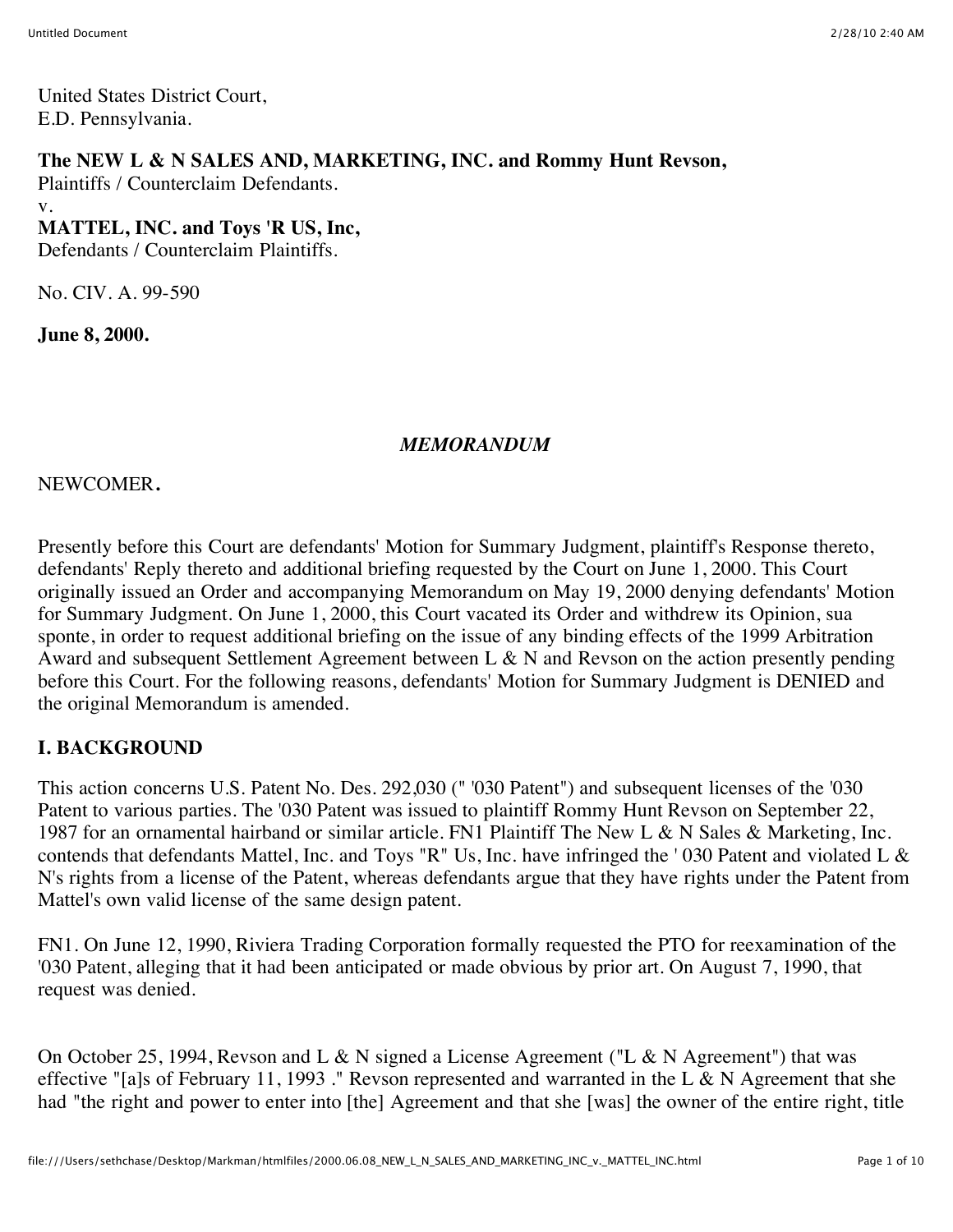and interest in and to" U.S. Design Patent 292,030. The L & N Agreement subsequently granted to L & N and its subsidiaries and affiliates, *inter alia,* "The Exclusive License to make, have made, use and sell stretch ponytail holders covered by the '030 Patent in the Exclusive Territory" as defined by the Agreement, and "The Non-Exclusive License to make, have made, use and sell stretch ponytail holders covered by the '030 Patent in the Non Exclusive Territory" as defined by the Agreement. The L & N Agreement was to remain in full force and effect for the life of the '030 Patent unless terminated under the provisions set forth in the Agreement.

In 1994, Tyco Industries, Inc. FN2 approached Revson for a license under the ' 030 Patent for a product called "Scrunch 'n Wear." Scrunch 'n Wear has been referred to by both L & N and Mattel as a craft kit which enables children to construct and assemble hair accessories. The product identifies itself on the cover of its box as a "Hairwear Making Set," whereby children as young as six years old can "Make Super-Size Hair Scrunches!" The box further proclaims that the kit "Makes 13 Scrunch Hair Accessories!"

FN2. Tyco Industries, Inc. originally dealt with Revson and entered into a License Agreement with her. However, Tyco subsequently merged with defendant Mattel and the two will be collectively referred to as "Mattel."

In November 1994, Mattel and Revson entered into a License Agreement ("Mattel Agreement"). The Mattel Agreement indicated that Mattel was "desirous of obtaining the right to manufacture, distribute and sell a child's CRAFT SET which allows the child to make hair accessories, including ornamental hair bands, such as the one protected by U.S. Design Patent No. 292,030." (capitalization in original). Consequently, the Agreement granted Mattel the "right to manufacture, to have manufactured for it, to use, distribute and to sell the CRAFT SET worldwide." In addition, paragraph 12 of the Mattel Agreement warranted that Revson was "the sole and exclusive owner of all rights to U.S. Design Patent No. 292,030," and that she had "the right and the ability to give and grant the License ... to the LICENSOR." (capitalization in original).

Beginning in 1995, Mattel marketed its Scrunch 'n Wear crafts kits and they became very successful products for the company at least through 1997. In 1996, subsequent to the introduction of Scrunch 'n Wear to the market, Rose Art Industries, Inc. introduced a competing product called "Super Scrunchtastic." In January 1997, Tyco Industries, Inc. and Rommy Hunt Revson filed a Complaint in the District Court in New Jersey against Rose Art Industries, Inc. for unfair competition in the nature of trade dress infringement, false representations and false advertising, and for patent infringement. Mattel eventually settled the claims against Rose Art pursuant to a non-monetary settlement agreement in which Rose Art promised to change its packaging.

In 1996, upon learning of her license with Mattel, L & N complained to Revson that it considered the manufacture and sale of the Mattel craft kits an infringement of L & N's rights under the '030 Patent. In June 1996, that question was submitted along with other issues to arbitration before the American Arbitration Association as provided in the L & N Agreement. Mattel was not a party to the arbitration. An arbitration award was entered on January 13, 1999 ("Arbitration Award"), whereby the arbitrators held that Revson had "no right to grant a license under the '030 Patent" to Mattel and ordered that she turn over to L & N the royalties she had received from Mattel.

On February 2, 1999, Revson and L & N entered into a settlement agreement ("L & N Settlement") Agreement") which incorporated many of the arbitrators' findings. Specifically, paragraph 2(A)-(B) stated in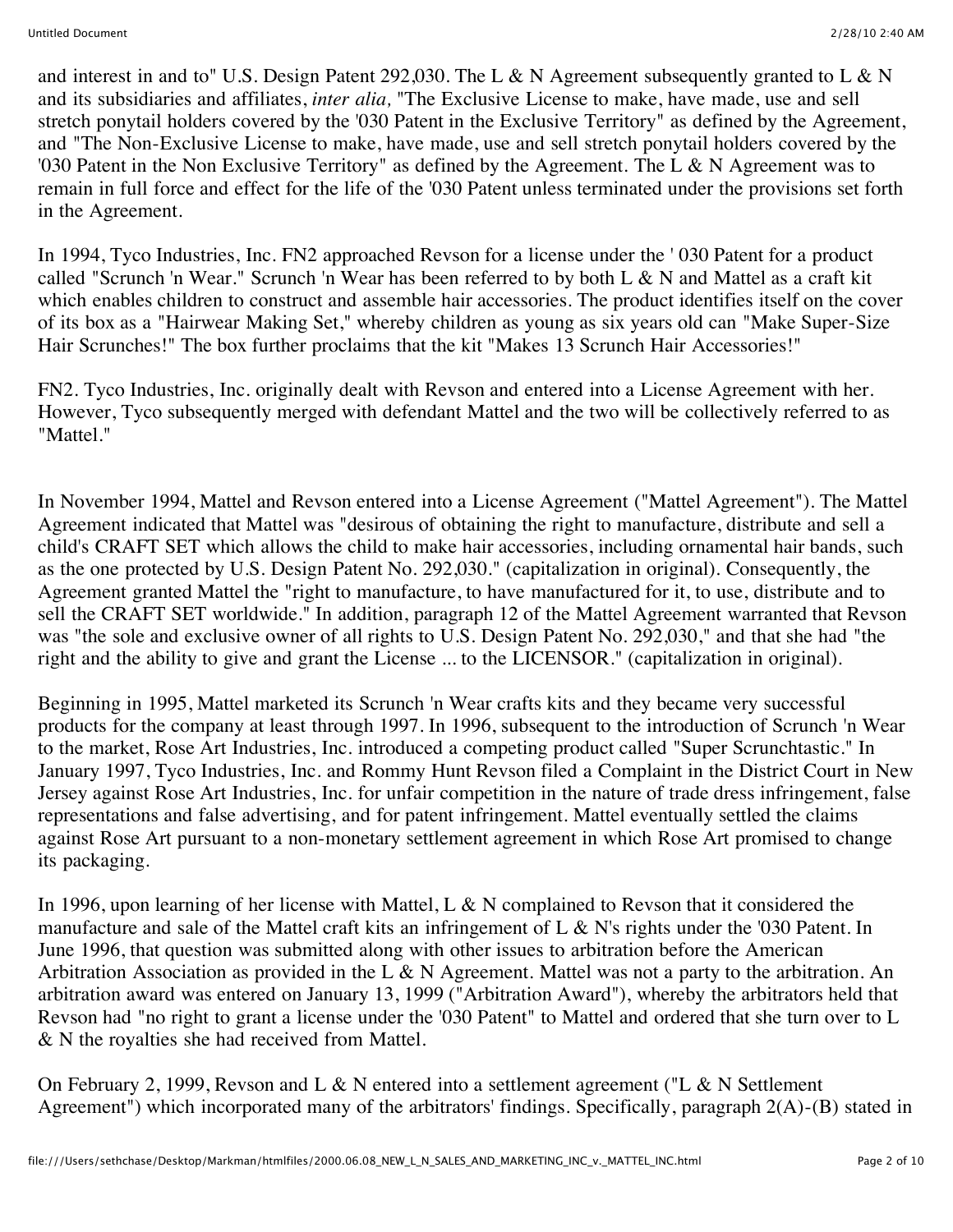relevant part:

It is the intention of the parties ... not to in any way modify, change, affect or limit the [Arbitration] Award as to Revson's breach of contract and/or inducement to infringe relating to [Mattel]. The findings of the Award that Revson "has no right to grant a license under the [']030 [P]atent to [Mattel] and such grant constitutes a breach of the subject Agreement" and that such action by Revson constituted a "breach of contract and/or inducement to infringe" remain in full force and effect, although Revson does not agree with the Arbitrators' ruling.

The L & N Settlement Agreement also amended several sections of the original L & N Agreement, including, paragraph 1.a. of Section C entitled " *GRANT OF LICENSE* ", which was amended to read as follows: "The Exclusive License to make, have made, use and sell stretch ponytail holders, including craft sets which allow the user to make hair accessories including ornamental hair bands such as those covered by the '030 Patent, throughout the United States, its territories and possessions."

Plaintiffs L & N and Revson have now brought this patent infringement suit seeking to recover the substantial profits defendants have allegedly enjoyed from their knowing and willful sales of stretch ponytail holders in craft kits that infringe L & N's rights as the exclusive licensee of the '030 Patent.

Defendants Mattel and Toys "R" Us have now filed a Motion for Summary Judgment on two grounds: (1) Mattel had a valid license under the '030 Patent from Revson, and its actions with respect to selling the Scrunch 'n Wear craft kits therefore could not constitute patent infringement; and (2) the ' 030 Patent is invalid because the claimed design was anticipated and rendered obvious by the prior art Ribbonbands, Silkies, and Stretchies.

## **A. SUMMARY JUDGMENT STANDARD**

A reviewing court may enter summary judgment where there are no genuine issues as to any material fact and one party is entitled to judgment as a matter of law. White v. Westinghouse Elec. Co., 862 F.2d 56, 59 (3d Cir.1988). The evidence presented must be viewed in the light most favorable to the non-moving party. *Id.* "The inquiry is whether the evidence presents a sufficient disagreement to require submission to the jury or whether it is so one sided that one party must, as a matter of law, prevail over the other." Anderson v. Liberty Lobby, Inc., 477 U.S. 242, 249 (1986). In deciding the motion for summary judgment, it is not the function of the Court to decide disputed questions of fact, but only to determine whether genuine issues of fact exist. Id. at 248-49. An issue is only "genuine" if there is sufficient evidence with which a reasonable jury could find for the non-moving party. *See* id. at 249. Furthermore, bearing in mind that all uncertainties are to be resolved in favor of the non-moving party, a factual dispute is only "material" if it might affect the outcome of the suit under governing law. *See* id. at 248.

The moving party has the initial burden of identifying evidence which it believes shows an absence of a genuine issue of material fact. Celotex Corp. v. Catrett, 477 U.S. 317, 324 (1986); Childers v. Joseph, 842 F.2d 689, 694 (3d Cir.1988). The moving party's burden may be discharged by demonstrating that there is an absence of evidence to support the nonmoving party's case. Celotex, 477 U.S. at 325. Once the moving party satisfies its burden, the burden shifts to the nonmoving party, who must go beyond its pleadings and designate specific facts, by use of affidavits, depositions, admissions, or answers to interrogatories, showing that there is a genuine issue for trial. Id. at 324. Moreover, when the nonmoving party bears the burden of proof, it must "make a showing sufficient to establish the existence of [every] element essential to that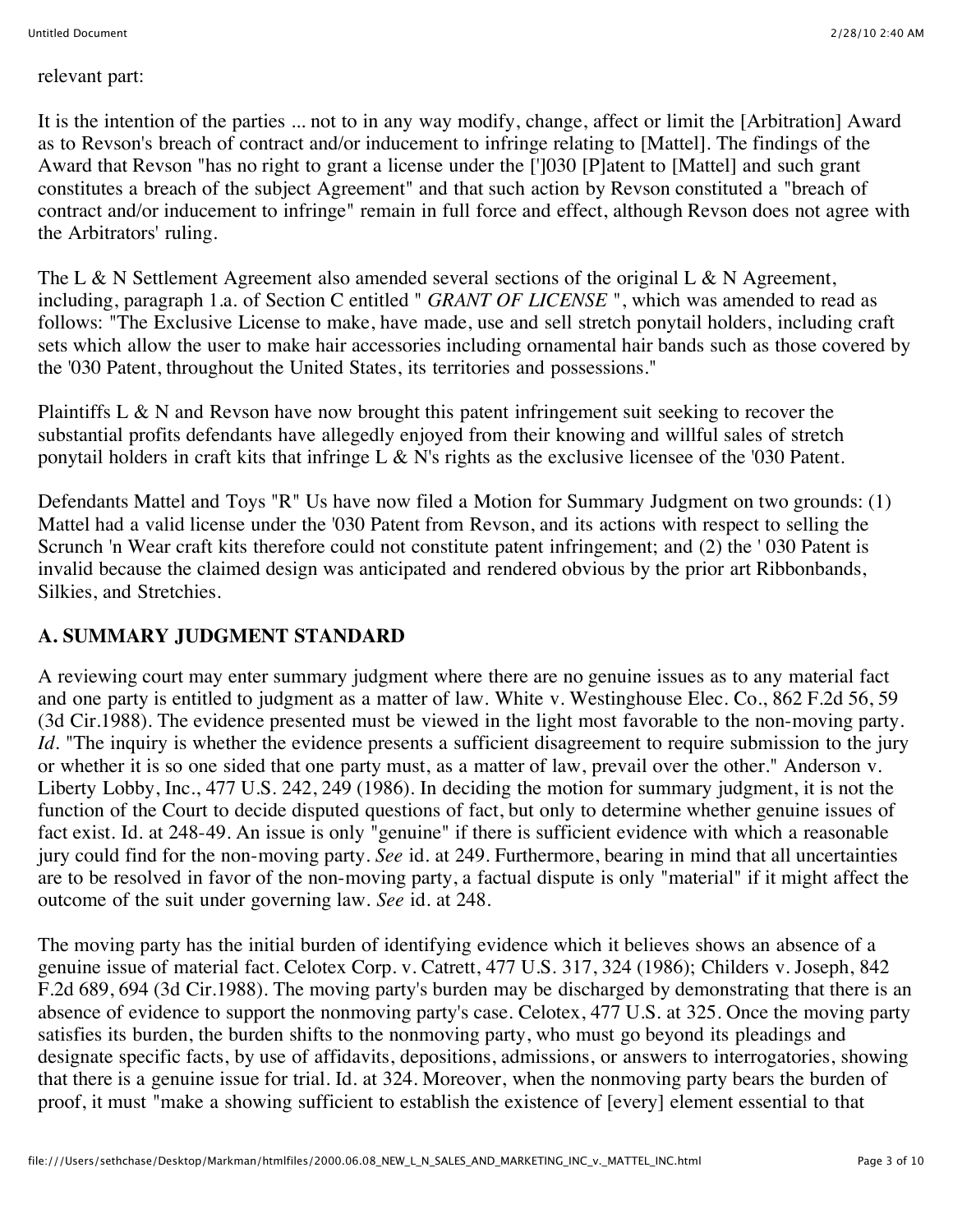party's case." Equimark Commercial Fin. Co. v. C.I.T. Fin. Servs. Corp., 812 F.2d 141, 144 (3d Cir.1987) (quoting Celotex, 477 U.S. at 322). Summary judgment must be granted "against a party who fails to make a showing sufficient to establish the existence of an element essential to that party's case, and on which that party will bear the burden of proof at trial ." White, 862 F.2d at 59 (quoting Celotex, 477 U.S. at 322).

#### **II. DISCUSSION**

## **A. VALIDITY OF THE MATTEL AGREEMENT**

Mattel argues that it did not infringe the '030 Patent because it had a valid license from Revson to market its Scrunch 'n Wear products. Mattel contends that its License Agreement is valid because Revson granted it rights to the '030 Patent that legitimately belonged to her. Mattel argues that the L & N Agreement, in clear and unambiguous terms, grants  $L \& N$  rights only to assembled "stretch ponytail holders" and specifically excludes products such as Scrunch 'n Wear craft kits that are not marketed primarily as ponytail holders.

L & N counters Mattel's arguments by positing that its license from Revson granted it all of the significant rights that Revson had in the patent-the rights to exclude others from making, using and selling products embodying the design depicted in the patent drawing. L & N contends that the plain language of the L & N Agreement shows that the scope of L & N's license was co-extensive with the scope of the '030 Patent, and not just limited to assembled stretch ponytail holders. L & N argues, therefore, that Revson assigned her entire bundle rights under the '030 Patent to L & N, had no subsequent rights to grant to Mattel, and thereby rendered the Mattel Agreement invalid. L & N further maintains that Mattel's craft kits are stretch ponytail holders, or more precisely a means for making stretch ponytail holders comprising an annulus fabric tube surrounding an interior elastic band; and as such, the Scrunch 'n Wear product falls within the scope of the license granted to L & N.

In the instant case, the 1999 Arbitration Award plays a determinative role in assessing the validity of the Mattel Agreement. In 1996, L & N and Revson submitted to an arbitration hearing for various contractual disputes as provided for in the L & N Agreement. In 1999, the arbitrators handed down the Arbitation Award. Subsequently,  $L \& N$  and Revson entered into the L  $\& N$  Settlement Agreement. Most importantly, however, both parties ultimately agreed to be bound by the Arbitration Award with respect to certain findings, as described above. While L  $\&$  N and Mattel have briefed this Court extensively on the issues of res judicata and collateral estoppel, this Court determines that the application of such doctrines is not necessary here.

The most telling portion of the Arbitation Award for the purposes of the instant Motion is the finding in Paragraph 1(f) that Revson had "no right to grant a license under the ['1030 [P]atent to [Mattel] and such grant constitutes a breach of the [L & N] Agreement." The Court finds that the language of the Award clearly states that Revson had no rights to grant a license to Mattel concerning *anything* covered by the '030 Patent. The arbitrators determined that pursuant to the L & N Agreement Revson retained no rights under the '030 Patent to grant to Mattel. Therefore, at the time Revson entered into the Mattel Agreement, she had already given all her rights under the '030 Patent to L & N.

To the extent that Revson agreed to be bound by the Arbitration Award, this Court has no choice but to honor the arbitrators' Award and determine that as a matter of law she had no right to grant a license to Mattel. As L & N indicates in its brief, Mattel's rights as a licensee derive from, and can never exceed, those of the licensor, Revson. Consequently, the Arbitration Award was conclusive in determining the scope of Revson's rights, and Mattel is precluded from claiming to have a valid license under the '030 Patent when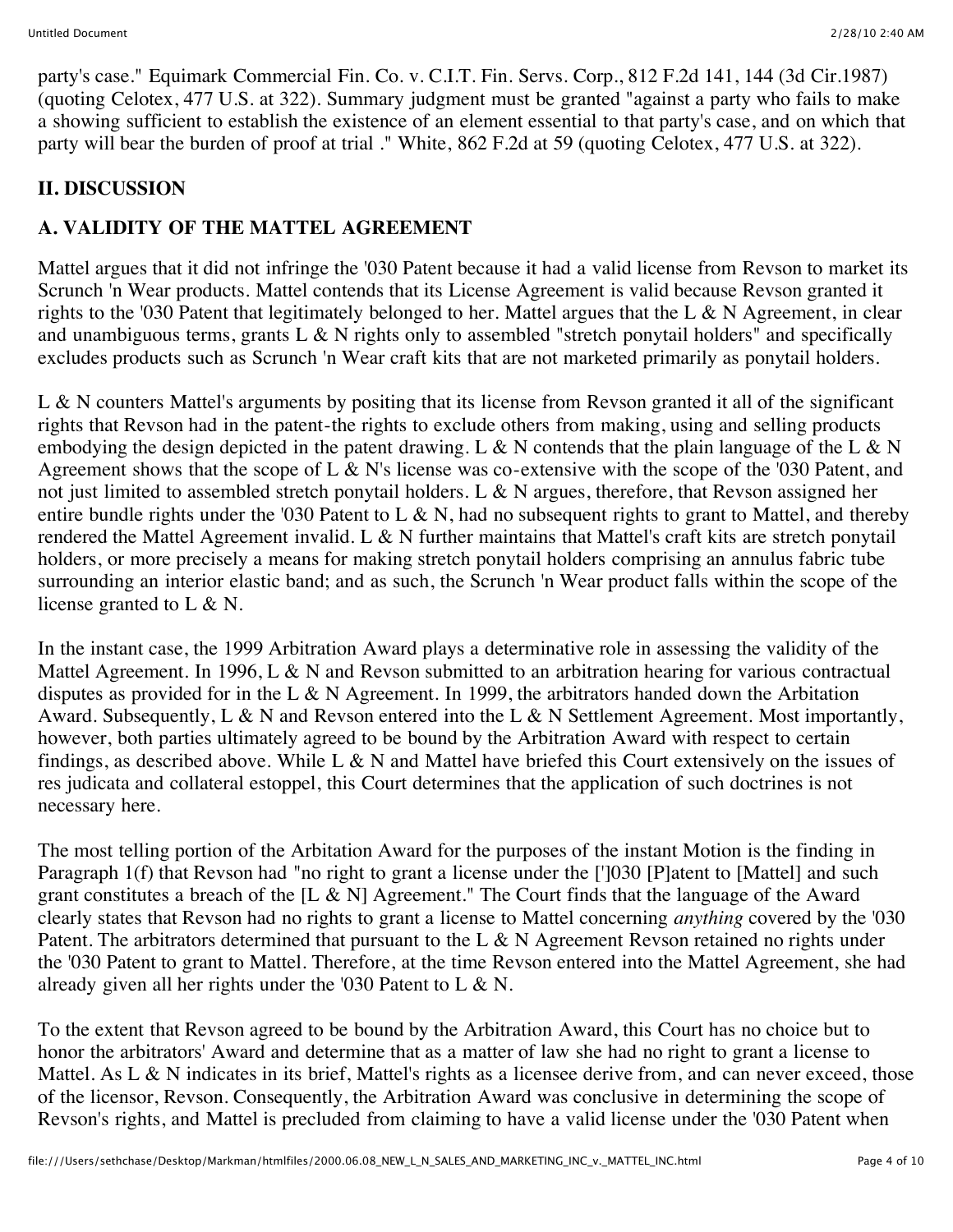Revson, herself, did not have the rights she attempted to grant to Mattel in the Mattel Agreement. Thus, the Court need not determine the estoppel effects of the Arbitration Award on Mattel because the Award's binding effects on Revson necessarily invalidate her agreement with Mattel.

Accordingly, defendants Motion for Summary Judgment as to whether Mattel's activities were conducted under a valid license from the inventor is denied and the Court finds that the Mattel Agreement is invalid as a matter of law. As defendant Mattel suggests, however, the issue of whether Mattel's craft kits in fact infringe the '030 Patent, as well as the proof of any resulting damages, is an issue still to be determined at trial.

#### **B.** '030 PATENT **VALIDITY**

Defendants also argue that the '030 Patent is invalid because the claimed design was anticipated by several products called "Ribbonbands," "Silkies," and "Stretchies" that were sold in the early to mid 1980s, and because the design is obvious in light of the prior art. Plaintiffs counter defendants contentions by asserting that Mattel is judicially estopped FN3 from asserting patent invalidity, barred by assignor estoppel FN4 from asserting patent invalidity, and that defendants fall short of demonstrating the invalidity of the ' 030 Patent by clear and convincing evidence.

FN3. Judicial estoppel does not apply to Mattel here for a variety of reasons. Among other things, the Rose Art litigation was resolved through a settlement agreement, and so Mattel's contentions cannot be considered to have been successfully maintained. Associated Hospital Service of Philadelphia v. Pustilnik, 439 A .2d 1149 (1981). Moreover, while Mattel's position in the current legal proceeding arguably contradicts or is inconsistent with a previously asserted position, there is insufficient evidence to show that Mattel asserted either or both inconsistent positions in bad faith. Ryan Operations G.P. v. Santiam-Midwest Lumber Co., 81 F .3d 355, 361 (3d Cir.1996).

Moreover, the Court agrees that even if Mattel is barred from raising a claim for invalidity, Toys "R" Us is not.

FN4. While assignor estoppel historically has applied to invalidity challenges based on "novelty, utility, patentable invention, anticipatory matter, and state of the art" Diamond Scientific Co. v. Ambico, Inc., 848 F.2d 1220, 1224 (Fed.Cir.1988) (citations omitted), it does not apply here because it is not an assignor of a patent attacking the validity of the patent here. Assignor estoppel is an equitable doctrine that prevents one who has assigned rights to a patent from later contending that what was assigned is a nullity.

A design patent may be issued for "any new, original and ornamental design for an article of manufacture." 35 U.S.C. S 171. In order to be valid, a design patent "must disclose a design that is new, original and ornamental, unanticipated and inventive in character, and beyond the skill of the ordinary designer or draftsman ... A design patent cannot be obtained to protect a mechanical function or cover an article whose configuration affects its utility alone." Spaulding v. Guardian Light Co., 267 F.2d 111, 112 (7th Cir.1959) (citations omitted).

In addition, patents are presumed valid by statute, *see* 35 U.S.C. s. 282 (1994), and "[t]he burden is on the party asserting invalidity to prove it with facts supported by clear and convincing evidence." SSIH Equip., S.A. v. United States Int'l Trade Comm'n, 718 F.2d 365, 375 (Fed.Cir.1983). The burden of showing, by clear and convincing evidence, the invalidity of patent claims is especially difficult when the prior art was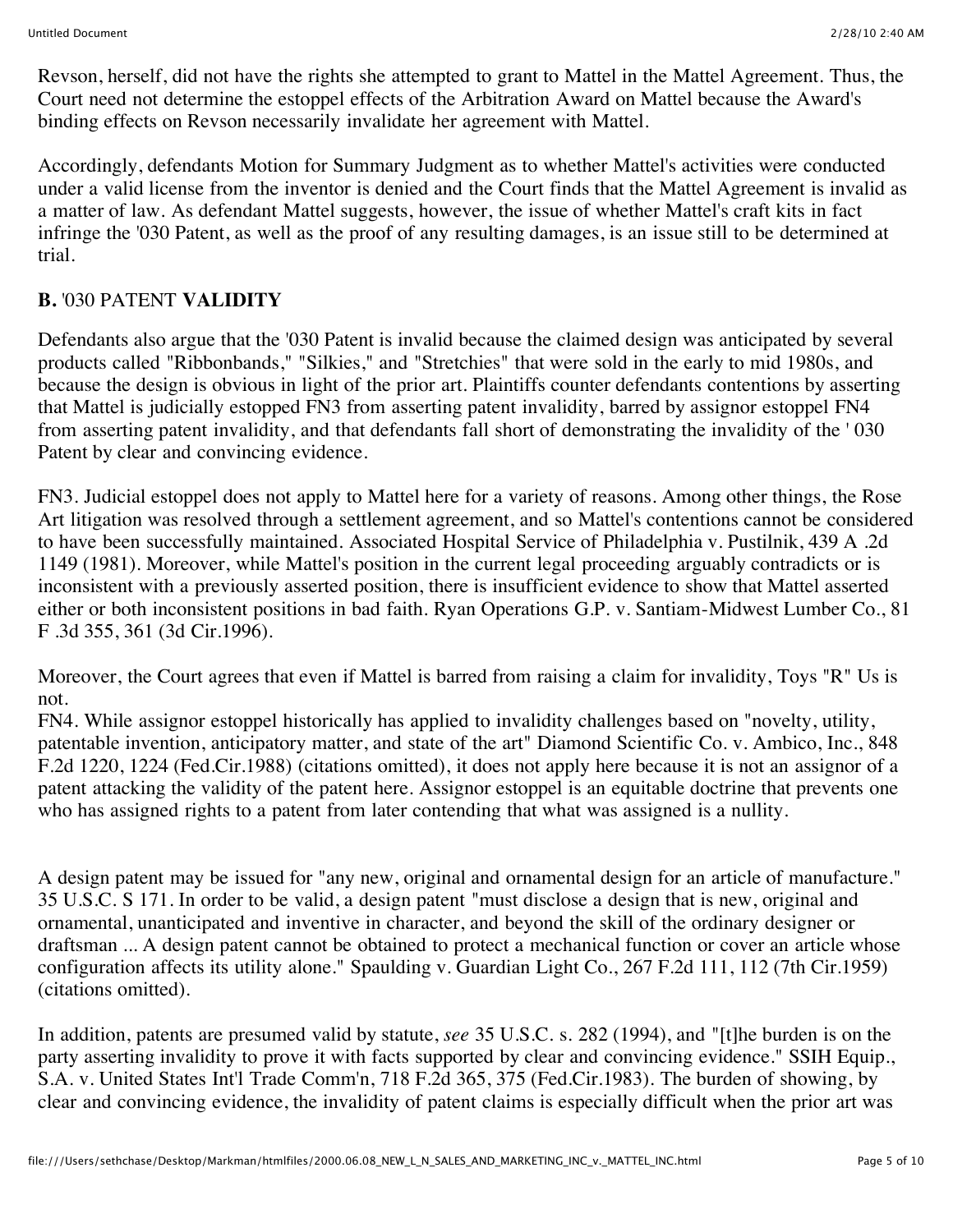before the PTO examiner during the prosecution of the application. Hewlett-Packard Co. v. Bausch & Lomb, Inc., 909 F.2d 1464, 1467 (Fed.Cir.1990). Where there is "no PTO view ... on obviousness in view of [the asserted] references<sup>[1]</sup>, the burden of proof ... is more easily carried." EWP Corp. v. Reliance Universal, Inc., 755 F.2d 898, 905 (Fed.Cir.1985). Regardless, the burden of proof on invalidity remains with the party challenging the patent. *See* Hybritech, Inc. v. Monoclonal Antibodies, Inc., 802 F.2d 1367, 1375 (Fed.Cir.1986).

# **1. CLAIM CONSTRUCTION**

Both parties dispute the construction of the '030 Patent, which compels the Court to begin its analysis of validity by construing the meaning and scope of the Patent. Elmer v. ICC Fabricating, Inc., 67 F.3d 1571, 1574 (Fed.Cir.1995). Claim construction is a matter of law for the courts to decide. *See* Markman v. Westview Instruments, Inc., 52 F.3d 967, 970-71 (Fed.Cir.1995) (en banc), *aff'd,* 517 U.S. 370 (1996). Claim construction must be based on intrinsic evidence of record, i.e., the patent claim, its description or specification and, if in evidence, the prosecution history. Bell & Howell Document Mgmt. Prds. Co. v. Altek Sys., 132 F.3d 701, 705 (Fed.Cir.1997). The prosecution history-the "undisputed public record" of proceedings in the PTO-is of primary significance in understanding the claims. Markman, 52 F .3d at 980. "The requirement that the court construe disputed claim language, as applied to design patents, must be adapted to the practice that a patented design is claimed as shown in its drawing. There is usually no description of the design in words." Goodyear Tire & Rubber Co. v. Hercules Tire & Rubber Co., 162 F .3d 1113, 1116 (Fed.Cir.1998) (citing 37 C.F.R. s. 1.153(a)).

In the instant case, the patent claim limits Revson's patent rights to "The ornamental design for an ornamental hairband or similar article, substantially as shown and described." The drawing of the patent is depicted in four figures, which represent various perspective views of the hairband and different uses of the article as a hairband and ornamental bracelet. The patent description indicates the specific view and embodiment contained in each of the drawings.

The parties specifically disagree over the '030 Patent's point of novelty. Defendants argue that the patent drawings, the prior art, and the statements of Revson's prosecuting attorney in distinguishing the prior art all strongly suggest that the "novelty" Revson claimed in her '030 design was a "very full pleated floppy or fluffy look" as compared to the less full appearance of the "Ribbonbands," which were described by the prosecuting attorney as "devoid of ... large floppy pleats." Defendants claim that this intrinsic evidence unambiguously demonstrates that the claim of the design, properly construed, is directed to its full, pleated floppy or fluffy look. L & N identifies the ' 030 Patent's point of novelty as an irregular donut-like overall shaped hairband, having a body height less than body width, a body opening similar to the body width, and generally radially extending fluffy folds.

The Court disagrees with defendants, to the extent that their representation of Revson's prosecuting attorney's description is less than fully accurate. In comparing Revson's product with the "Ribbonbands" product, Revson's prosecuting attorney noted that "the width of the cloth tube is small as compared with the diameter of the annulus whereby to render the prior product of the large floppy pleats of [Revson's] band. It is this aesthetic quality *among others* that sets [Revson's] band aesthetically apart from [the Ribbonbands] product .... " (emphasis added).

After considering the patent document in conjunction with the prosecution history, the Court construes the scope of the '030 Patent claim to include the overall ornamental visual impression of the following: (1) an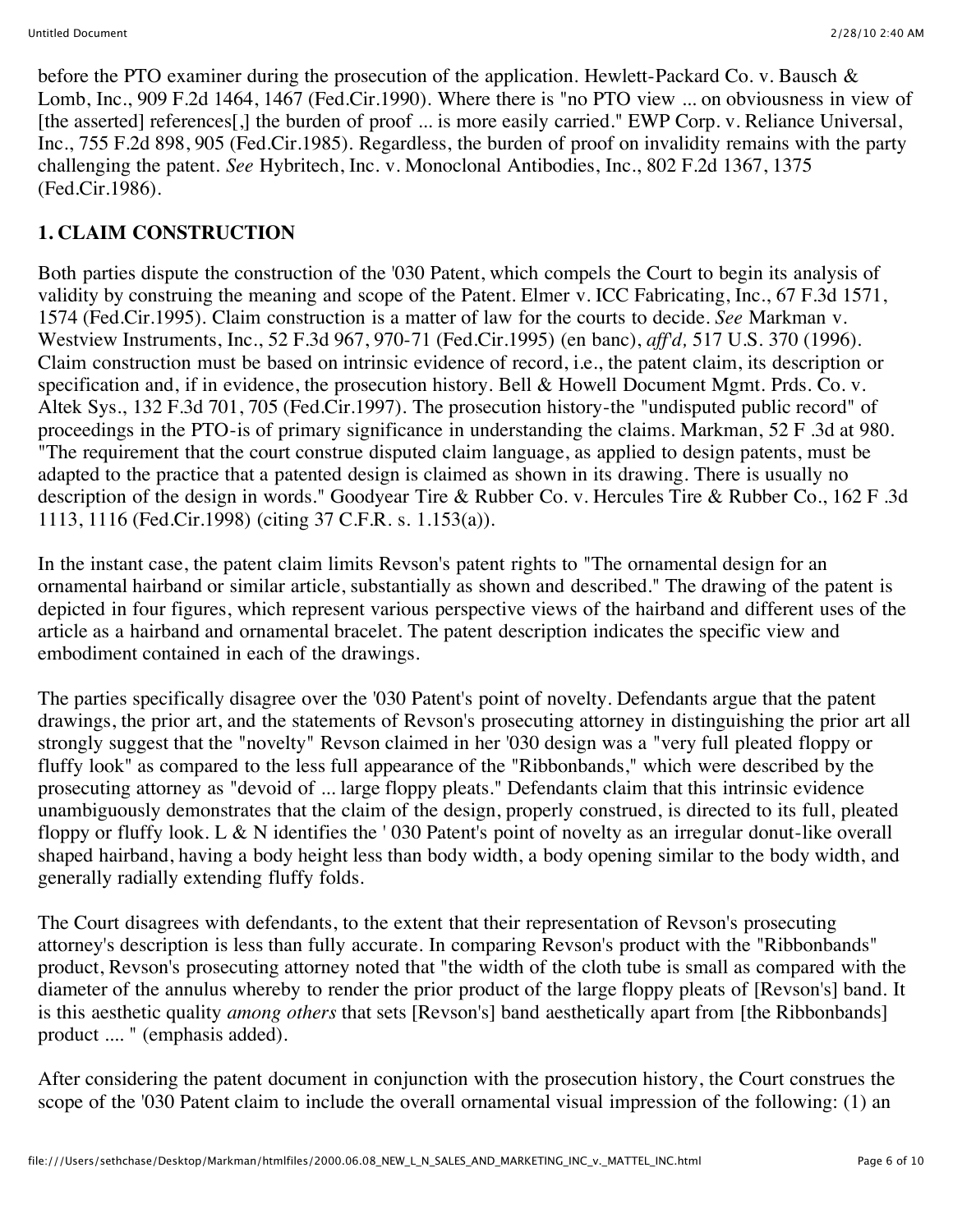overall annular, ring-like, and torus shape; (2) a top plan view showing an open center with a diameter approximately equal to the surrounding width of the ring's body; (3) a side elevational view showing a thickness that appears less than the width of the ring's body; (4) a perspective view in a position of use whereby the article is wrapped around an arm and the thickness of the article does not appear to be as less than the width of the ring's body as it did from the side elevational view; and (5) a wrinkled, uneven look to the surface of the ring consisting of pleats and folds.

# **2. ANTICIPATION BY PRIOR ART**

Patent invalidity based on anticipation is a question of fact. *See* Glaverbel Societe Anonyme v. Northlake Mktg. & Supply, Inc., 45 F.3d 1550, 1554 (Fed.Cir.1995). Anticipation is established if every element of a properly construed claim is present in a single prior art reference. *See id.* "There must be no difference between the claimed invention and the reference disclosure, as viewed by a person of ordinary skill in the field of the invention." *Scripps Clinic & Research Found.,* 927 F.2d at 1576. It has also been held that:

In determining whether a patented invention is anticipated, the claims are read in the context of the patent specification in which they arise and in which the invention is described. If needed to impart clarity or avoid ambiguity, the prosecution history and the prior art may also be consulted in order to ascertain whether the patentee's invention is novel or was previously known to the art.

Glaverbel, 45 F.3d at 1554. The basic test for anticipation is: "that which infringes, if later, anticipates, if earlier." Polaroid Corp. v. Eastman Kodak Co., 789 F.2d 1556, 1573 (Fed.Cir.1986), *cert. denied,* 479 U.S. 850 (1986)(commas added to reflect the original quote from Peters v. Active Mfg. Co., 129 U.S. 530, 537 (1889)).

In Finnigan Corp. v. Int'l Trade Common, 180 F.3d 1354 (Fed.Cir.1999), the Federal Circuit Court described how courts have long looked with disfavor upon invalidating patents on the basis of mere testimonial evidence absent other evidence that corroborates that testimony. Id. at 1366. "The Supreme Court recognized over one hundred years ago that testimony concerning invalidating activities can be 'unsatisfactory' due to 'the forgetfulness of witnesses, their liability to mistakes, their proneness to recollect things as the party calling them would have them recollect them, aside from the temptation to actual perjury.' " *Id.* (quoting *The* Barbed-Wire Patent, 143 U.S. 275, 284 (1892)).

Defendants have produced written declarations and deposition testimony of six witnesses who corroborate that various elasticized hair accessories were made and sold in the early to mid-1980s by The Body Shop, a California company that sold personal care items, including hair care items such as hair clips, pins, and ponytail holders called Ribbonbands, Silkies, and Stretchies. Defendants have also produced photographs of actual specimens of these ponytail holders, maintaining that they sufficiently invalidate the 30 Patent, based on grounds of either anticipation or obviousness.

L & N contends that Mattel cannot rely on Ribbonbands as prior art because Revson already disclosed and described them to the PTO when she filed her application in December 1986. L & N also posits that Silkies were made by reverse-engineering a Ribbonbands product, and therefore were simply copies of Ribbonbands and cannot invalidate the '030 Patent. Finally, L & N asserts that there is no clear and convincing evidence that Stretchies were sold or available more than one year prior to the '030 Patent application, and therefore, defendants' evidence is insufficient to invalidate the '030 Patent.FN5 In the alternative, L & N points to expert testimony that suggests there are distinct differences between Stretchies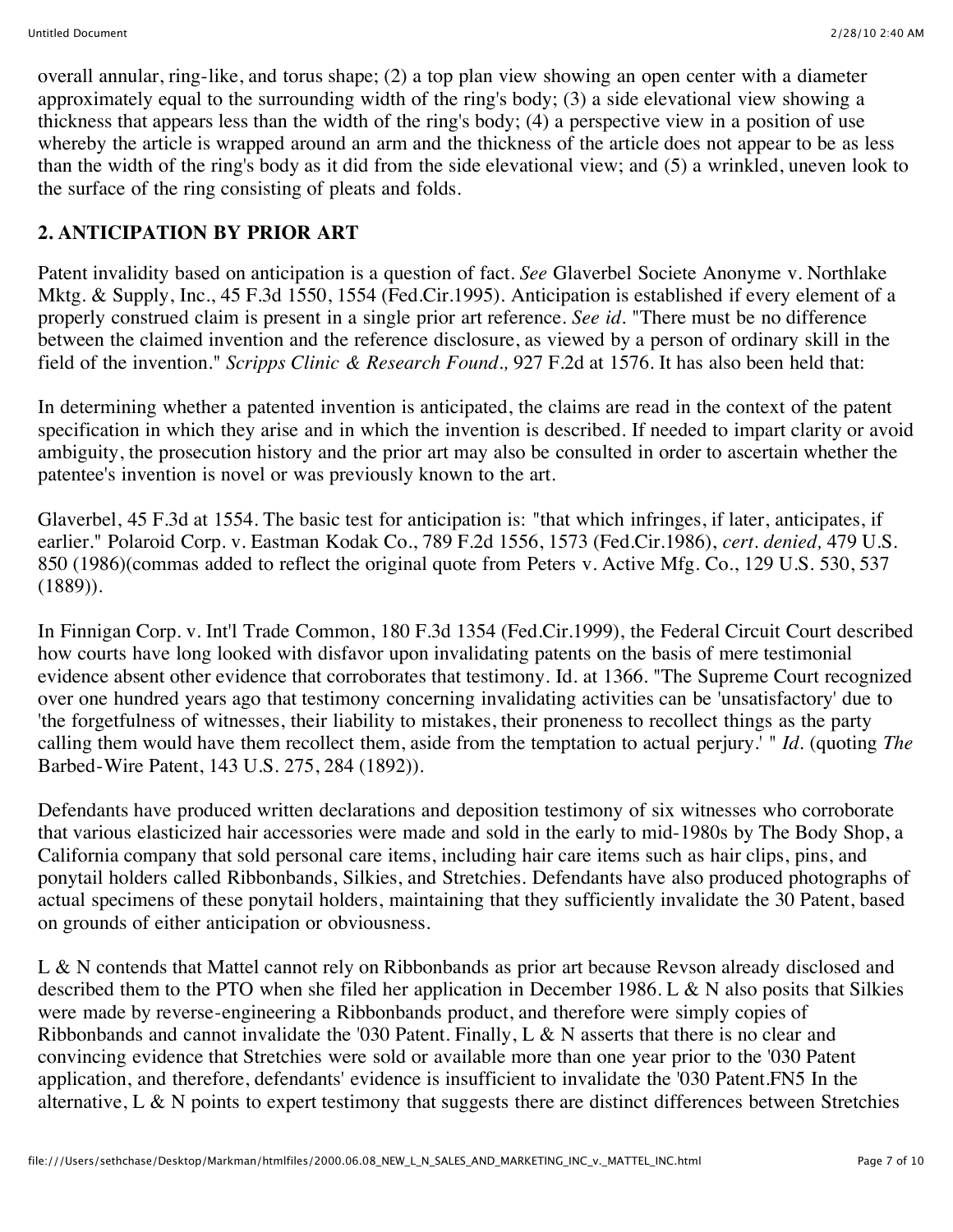and the ' 030 Patent design.

FN5. Stretchies apparently have been discovered recently and have not been disclosed or described as prior art to any court or the PTO until the instant case.

Defendants' evidence regarding the manufacture and marketing of the anticipating ponytail holders specifically includes: (1) the written declaration and deposition testimony of Elen Pass Brandt, a former employee and buyer for The Body Shop; (2) the written declaration and deposition testimony of Colleen Larkin, who created, manufactured, and sold fabric covered elastic ponytail holders called Ribbonbands during the period 1980-1984; (3) the deposition testimony of Manda Heron, who has worked at The Body Shop (which was started by her mother and aunt) since 1971 and currently owns Body Time (formerly The Body Shop); (4) the written declaration of Colyne Kiefer-Elmore, a former employee of The Body Shop; (5) the written declaration of Chong Sook You, an employee of The Body Shop from 1976 to 1992 who manufactured the Silkies and Stretchies for the store; (6) the written declaration of Maria Barra, an employee of Body Time and former employee of The Body Shop; and (7) various photographs of samples of Ribbonbands, Silkies, and Stretchies. While defendants have produced evidence to suggest that Stretchies and other products may have existed prior to the '030 Patent, it is true that said evidence consists of only affidavits and photographs, without any corroborating documentary evidence.FN6

FN6. The Court does find, however, that there is sufficient documentary evidence that Colleen Larkin created, manufactured, and sold Ribbonbands. It is namely the Stretchies product whose existence, and more importantly, whose period of existence, is at issue.

The Court, however, has no reason to doubt the uncontroverted evidence produced by defendants that The Body Shop developed ponytail holders from Ribbonbands to Silkies to Stretchies. Each of the declarations and depositions were submitted under penalty of perjury. Furthermore, none of defendants' witnesses who testified to the existence of the Ribbonbands, Silkies, and Stretchies have an interest in the current litigation. While Ms. Larkin admits to being compensated for her testimony, Ms. Brandt and Ms. Heron specifically testified that they were testifying voluntarily, without compensation, and that they had no interest in the instant litigation. Regardless, in deference to the opinion outlined in *Finnigan* and in consideration of the drastic nature of invalidating an existing patent, the Court refrains at the present time from making any rulings on the factual issue of anticipation and determines that judging the credibility of the undocumented evidence is better reserved as a matter for the factfinder.

In addition, L & N has produced rebuttal expert testimony from Cooper C. Woodring, an industrial designer, that suggests the Stretchies product "is a hairband having body height similar to body width, in contrast to the '030 design's body height being less than body width," and "[t]herefore, the '030 design is not the same as the design of Stretchies and was not anticipated by Stretchies, as the '030 design has at least one novel feature not taught by Stretchies." Said evidence, among other things, when read in the light most favorable to plaintiffs, presents a triable issue of material fact as to anticipation. Accordingly, the Court denies the Motion for Summary Judgment as to whether defendants' evidence is clear and convincing to show that the'030 Patent design was anticipated by prior art.

## **2. OBVIOUSNESS**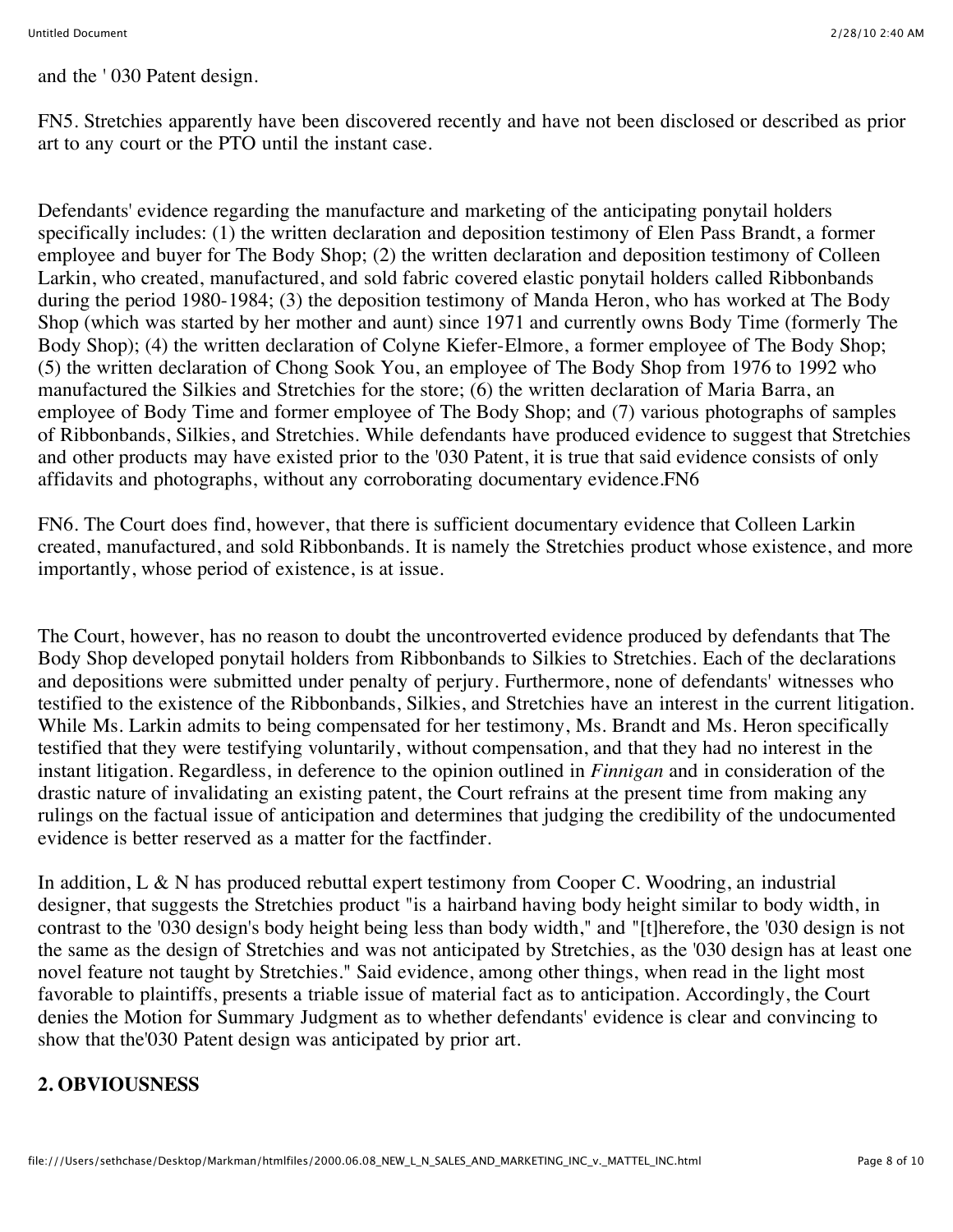A patent is invalid for obviousness under 35 U.S.C. s. 103 "if the differences between the subject matter sought to be patented and the prior art are such that the subject matter as a whole would have been obvious at the time the invention was made to a person having ordinary skill in the art to which said subject matter pertains." The ultimate determination of obviousness is a question of law based on underlying factual inquiries. *See* Richardson-Vicks, Inc. v. UpJohn Co., 122 F.3d 1476, 1479 (Fed.Cir.1997). The factual inquiries involve consideration of the four so-called Graham factors: (1) the scope and content of the prior art; (2) the differences between the claims and the prior art; (3) the level of ordinary skill in the pertinent art; and (4) any secondary considerations of nonobviousness, such as commercial success. *See* Graham v. John Deere Co. of Kansas City, 383 U.S. 1, 17-18 (1966). The factfinder must evaluate the invention, "not through the eyes of the inventor, who may have been of exceptional skill, but as by one of 'ordinary skill.' " Interconnect Planning Corp. v. Feil, 774 F.2d 1132, 1138 (Fed.Cir.1985). In the context of design patents, an obviousness analysis examines whether the teachings of the prior art suggest the overall appearance of the claimed design. In re Sung Nam Cho, 813 F.2d 378, 382 (Fed.Cir.1987).

## **a. SCOPE AND CONTENT OF PRIOR ART**

Defendants have produced several examples of ponytail holders that arguably constitute prior art sufficient to invalidate the '030 Patent on grounds of obviousness. The Court reiterates its opinion that defendants' evidence strongly underscores a progression in the prior art from Ribbonbands to Silkies to Stretchies. To the extent, however, that the Court has reserved for the jury the issue of the credibility of the witnesses and evidence with respect to the existence and sale of Stretchies in determining anticipation, the Court will do the same for obviousness and the factual inquiry of the scope and content of the prior art.

#### **b. DIFFERENCES BETWEEN CLAIMS AND PRIOR ART**

As noted above, L & N counters defendants' arguments with evidence that suggests that there are distinct differences between Stretchies and the '030 Patent design. Cooper Woodring opines that "the '030 design is not the same as the design of Stretchies and would not have been obvious to one of ordinary skill in the art, as the appearance of the '030 design and the Stretchies design are not basically the same. They differ by at least one novel design feature, requiring new, original, non-obvious, creative and ornamental design."

This Court found in construing the '030 Patent claim above that the "side elevational view show[s] a thickness that appears less than the width of the ring's body." On the other hand, it also appeared to the Court that the perspective view, in a position of use whereby the article is wrapped around an arm, revealed that "the thickness of the article does not appear to be as less than the width of the ring's body as it did from the side elevational view." While L & N's expert testimony, when read in the light most favorable to plaintiffs, is enough to present a triable issue of material fact for the purposes of the instant Motion, this Court is not entirely convinced that there are any differences between the '030 Patent claims and the alleged prior art-i.e. the Stretchies products. Defendants have made a strong case for invalidity based on obviousness, to the extent that The Body Shop's Stretchies look uncannily similar to both the hair products produced by plaintiffs as well as the design depicted in the '030 Patent.

Nevertheless, based on the factors discussed above, among others, the Court cannot conclude by clear and convincing evidence at this time that the "Stretchies" product was sufficient prior art and whether there were differences between the '030 Patent claims and the product that would render the '030 Patent design obvious. Therefore defendants' Motion for Summary Judgment is denied as to obviousness.FN7 However, the Court notes that it is also not concluding at this time that the ' 030 Patent is not invalid, and will, if necessary, revisit this issue at trial.